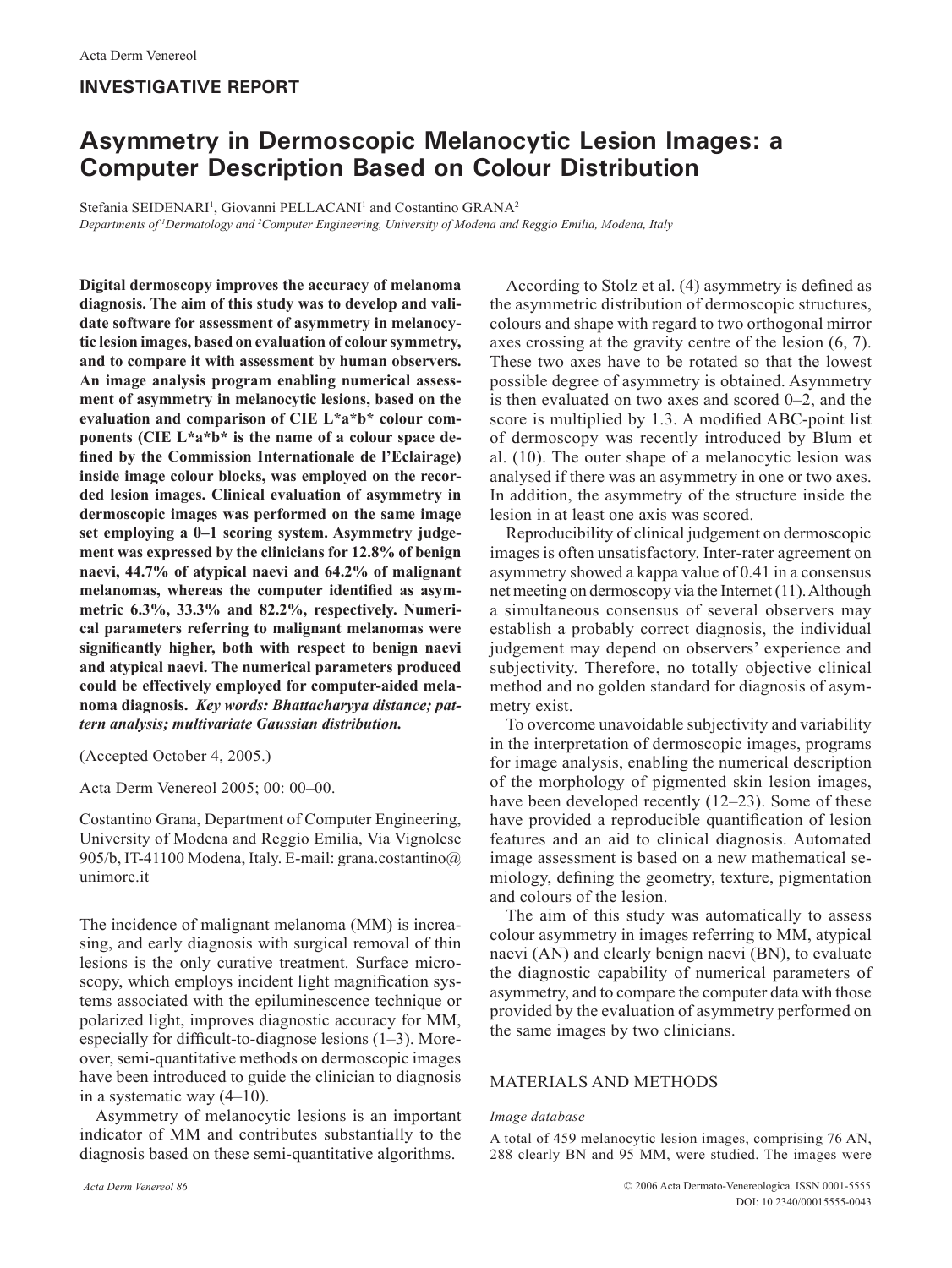subdivided into these three subgroups according to clinical and dermoscopic evaluation. Histopathological examination was performed on AN and MM, whereas only 30% of BN were excised and examined.

#### *Image acquisition system*

Images were acquired by means of a digital videomicroscope (VMS-110A, Scalar Mitsubishi, Tama-shi, Tokyo, Japan), with a 20-fold magnification enabling the whole lesion to be included in the monitor area. The instrument has been described elsewhere (16–18). The images were digitized by means of a Matrox Orion frame board and stored by an image acquisition program (VideoCap 8.09, DS-Medic a, Milan, Italy), which runs in Microsoft Windows. The digitized images offer a spatial resolution of 768×576 pixels and a resolution of 16 million colours. The camera system is calibrated monthly on a set of colour patches with known colour properties (Gretag Machbet® ColorChecker Chart) and the resulting colour profile is adjusted on the white test patch, between each patient examination, according to a well-defined procedure (24).

#### *Dermatologists' evaluation of lesion asymmetry*

The images were evaluated by two clinicians employing the videomicroscopic technique on a regular basis. The examiners performed their evaluations simultaneously and a consensus was reached on each estimate after a thorough discussion. For each image the presence of structural and colour asymmetry along at least one axis was assessed and the agreed judgement was expressed by a 0–1 score. Reproducibility of the method of assessment was tested on a set of 50 images not considered in this study, and was found to be very high. Investigators' evaluations were directly entered into the computer by means of an electronic form and were immediately ready for statistical elaboration.

#### *Image analysis program for asymmetry assessment*

After detection of the lesion border (22) and extraction of reference geometrical measures, such as centroid and main inertia axes, according to standard algorithms, lesion asymmetry was assessed by a three-step procedure. The first step consists of an image rotation along the direction specified by the major inertia axis, so that the major axis is aligned with the horizontal direction and the minor axis with the vertical one. The contour is also rotated accordingly. The second step consists of the elimination of colour details in the image and in its simplification into colour blocks. This is achieved by subdividing the image with a grid, aligned with the axis, after having selected the block sizes we are interested in (Fig. 1). Each colour block is described assuming that the colours are distributed as a

multivariate Gaussian distribution, by collecting the mean CIE L\*a\*b\* vector and its corresponding covariance matrix. Colour blocks are considered valid only if more than 25% of their area is constituted by lesion points, whereas they are excluded if less than 25% is comprised inside the lesion border (excluded blocks are shown in white in Fig. 1(d–f)).

As a third step, colour symmetry is computed, assessing the distance between each block and its symmetric one with respect to major and minor axis. The distance is computed by means of the Bhattacharyya distance (30), that is:

where  $m_a$  and  $m_b$  are the mean vectors and  $\Sigma_a$  and  $\Sigma_b$  are the covariance matrices of the distributions of the two blocks. Blocks without a corresponding symmetric one are excluded<br> $\sum_{i} x_i$ 

$$
B(\alpha b) = \frac{1}{8} (\mathbf{m}_a - \mathbf{m}_b)^T \left[ \frac{\Sigma_a + \Sigma_b}{2} \right]^{-1} (\mathbf{m}_a - \mathbf{m}_b) + \frac{1}{2} \log \frac{\left| \frac{\mathbf{L}_a - \mathbf{L}_b}{2} \right|}{\sqrt{\sum_a ||\Sigma_b|}}
$$

from the analysis, to avoid including geometrical properties in the evaluation. The total distance obtained is averaged over the number of blocks that contributed to the resulting value.

This procedure was employed on images composed by 92×96,  $50\times48$ ,  $19\times19$  and  $12\times12$  pixels per block, equivalent to a resizing of the image to 1%, 2%, 5% and 8%. This process does not produce a very high number of comparisons between blocks, since it only needs to make a comparison for each valid block. Following this procedure we obtained a set of two parameters, one for the minor axis (MIN) and the other for the major one (MAJ), for each block size, corresponding to eight measurements per lesion (MIN  $1\%$ , MAJ $1\%$ , MIN  $2\%$ , MAJ  $2\%$ , MIN\_5%, MAJ\_5%, MIN\_8% and MAJ\_8%).

#### *Comparison between clinical evaluation and computer assessment*

Sensitivity and specificity, and asymmetry frequency for computer and clinicians were compared.

#### *Statistics*

For statistical analysis the SPSS statistical package (release 12.0, 2003; SPSS Inc., Chicago, IL, USA) was used. As basic statistics, mean and standard deviation of computer values, i.e. average distance along the major and minor axis, were calculated for MM, AN and BN. Differences between values referring to the three lesion groups were evaluated using the Mann-Whitney *U* test for independent samples.

To examine the discriminant power of our numerical parameters for differentiating between naevi and melanomas, discriminant analysis was performed on a training set comprising 50% of BN, AN and MM (229 lesions). Discriminant analysis enables the identification of variables, which are important for distinction among the groups and develops a procedure

 $b)$  $d$  $c)$ 

*Fig. 1.* Image analysis process for the assessment of structural asymmetry in melanocytic lesions images. The digital image (a, c) is subdivided by a grid (b, f). The multivariate Gaussian distribution of each colour block is estimated (c, g), considering only pixels belonging to the lesion. Excluded blocks (when less than 25% is comprised inside the lesion border) are shown in white in d–h, while the colour shown is the mean colour of the distribution.

*Acta Derm Venereol 86*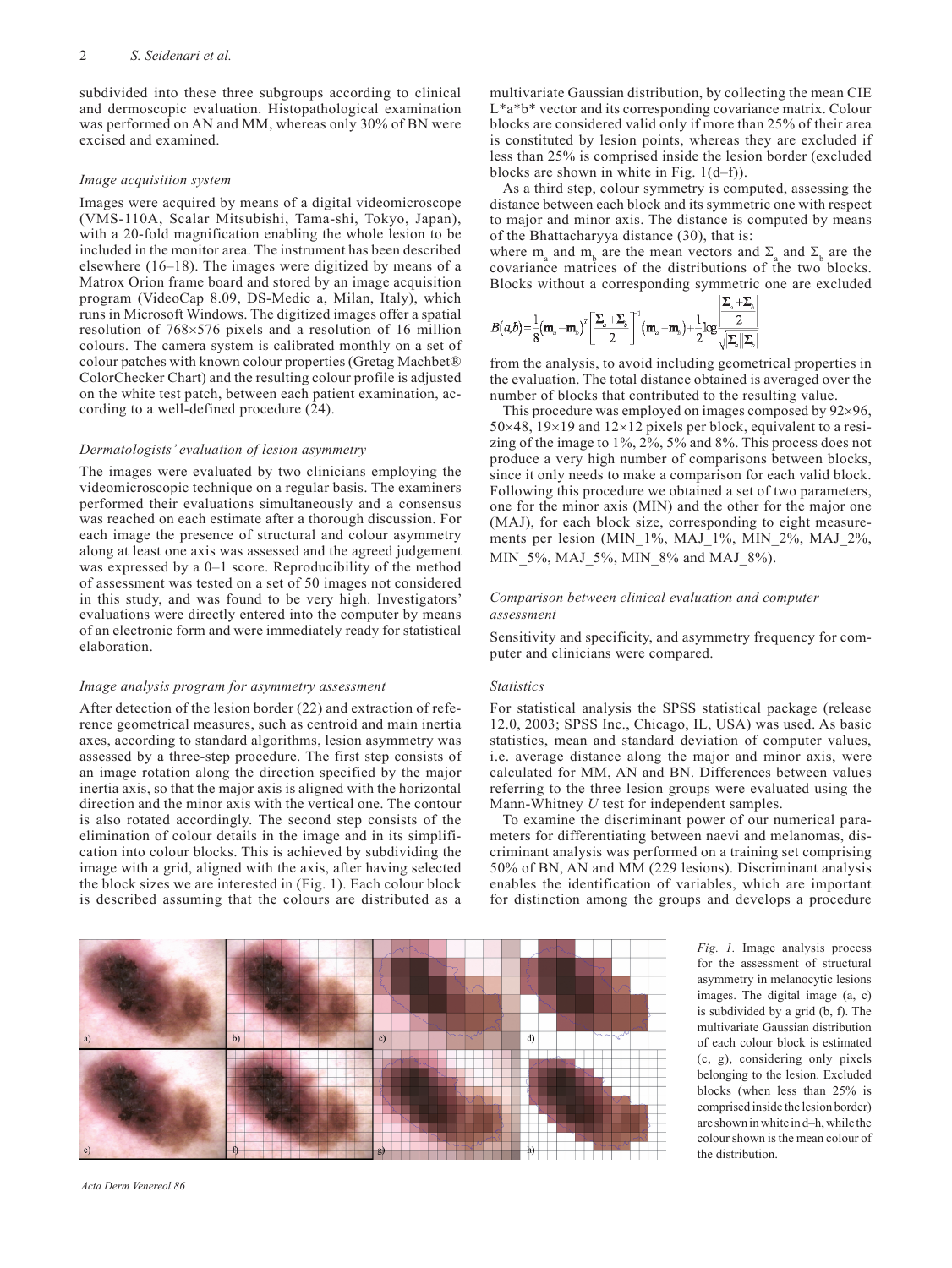for group classification based on a score attribution. A linear combination of independent variables is formed and serves as a basis for assigning cases to groups. A D score, obtained for each lesion by the linear discriminant equation, is employed for the attribution of cases to groups. A receiver operating characteristic (ROC) analysis was performed to investigate sensitivity and specificity of the discriminant equation on classification of melanocytic lesions belonging to the test set, comprising the remaining 230 lesions. Diagnostic accuracy was estimated by the ratio between the percentage of the sum of true positives and true negatives, and the total number of lesions, and was calculated for each threshold (D) value. The area under the curve (AUC) and its 95% confidence interval (95% CI) were employed to estimate the likelihood of correctly classifying the lesions into benign and malignant.

To establish the threshold for classifying lesions into asymmetric or symmetric according to computer values, we selected the D score associated to the best diagnostic accuracy (melanoma/naevus) on the training set.

The frequencies of asymmetry in MM, AN and BN, both established by clinicians and the computer, were compared using the  $\chi^2$  test. A *p*-value < 0.01 was considered significant. Concordance between clinical and computer evaluation was calculated employing the Spearman's correlation coefficient, both considering single numerical parameters and overall assessment, whereas reproducibility of judgement was assessed by Cohen's Kappa index. For a melanoma risk estimate, the odds ratio (OR) calculation was performed on the overall assessment of asymmetry.

## RESULTS

### *Clinical evaluation*

Asymmetry judgement was expressed by clinicians for 12.8% of BN, 44.7% of AN and 64.2% of MM (Table I). Differences between the three populations were significant. Based on asymmetry assessment alone, sensitivity for clinical judgement was 64.2%, whereas specificity was 80.5%.

## *Computer evaluation*

Mean and standard deviation of the mathematical parameters calculated for BN, AN and MM are listed in Table II**.** Mean distance, variance and maximum distance were significantly higher in MM both with respect to BN and AN.

The parameters selected among numerical ones calculated by the computer by means of the discriminant equation for distinguishing between naevi and MM on the training set, were MAJ\_2% and MIN\_8%. On the training set, the AUC value of the ROC curve was 0.963. For a D score equal to 0, corresponding to the best diagnostic accuracy (92.4%), a sensitivity of 94.5% and a specificity of 90.2% were obtained. Mean and standard deviation of D values were 1.44±1.69 for MM and  $-0.804 \pm 0.73$  for naevi. On the test set, the AUC value of the ROC curve was 0.885. For a D score equal to 0, a diagnostic accuracy of 84.1%, a sensitivity of 82.5% and a specificity of 85.8% were obtained.

Based on the threshold for differentiating between symmetric and asymmetric lesions obtained by the D score corresponding to the best diagnostic accuracy on the test set, asymmetry judgement was expressed by the computer for 7.6% of BN, 28.9% of AN, and for 89.5% of MM (Table I) on all lesions. Repeating the test separately on the two groups, an asymmetry judgement was obtained for 6.7% of BN, 29.2% of AN, and for 94.5% of MM on the training set and for 8.7% of BN, 28.8% of AN, and for 82.5% of MM on the test set.

# *Odds ratio*

Computer asymmetry judgement corresponded to an OR of 34.133 for MM.

## *Correlation between clinical and computer evaluation*

Eighty-one percent of symmetric/asymmetric evaluations were concordant between clinician and computer. Both the Kappa value and Spearman's correlation coefficient were 0.530.

## DISCUSSION

Asymmetry is considered a crucial clue for MM identification. In the dermoscopic ABCD rule for melanocytic lesions, the minimum final dermoscopic score indicating possible melanoma corresponds to 4.75 and the minimum score for a melanocytic lesion is 1 (i.e. at least one colour and one dermoscopic structure are mandatory) (5). Thus, assessment of asymmetry of microscopic features (including asymmetric distribution of differential structures and colours) contributes by one-third (one axis-asymmetry =  $1 \times 1.3$ ) or two-thirds (two axes-asymmetry =  $2 \times 1.3$ ) to MM diagnosis. A modified ABC-point list of dermoscopy was recently introduced by Blum et al. (10) The outer shape of a

Table I. *Percentage of asymmetric lesions according to clinicians and computer. For the computer case the threshold was selected on the training set*

|             | Clearly benign lesions (288) |          | Atypical nevi (76) |                   | Melanomas (95) |              |
|-------------|------------------------------|----------|--------------------|-------------------|----------------|--------------|
|             | Clinicians                   | Computer | <b>Clinicians</b>  | Computer          | Clinicians     | Computer     |
| % asymmetry |                              |          | 44.7 <sup>a</sup>  | 28.9 <sup>a</sup> | $64.2^{a,b}$   | $89.5^{a,b}$ |
|             | .                            |          |                    |                   |                |              |

a Significant with respect to clearly benign naevi.

b Significant with respect to atypical naevi.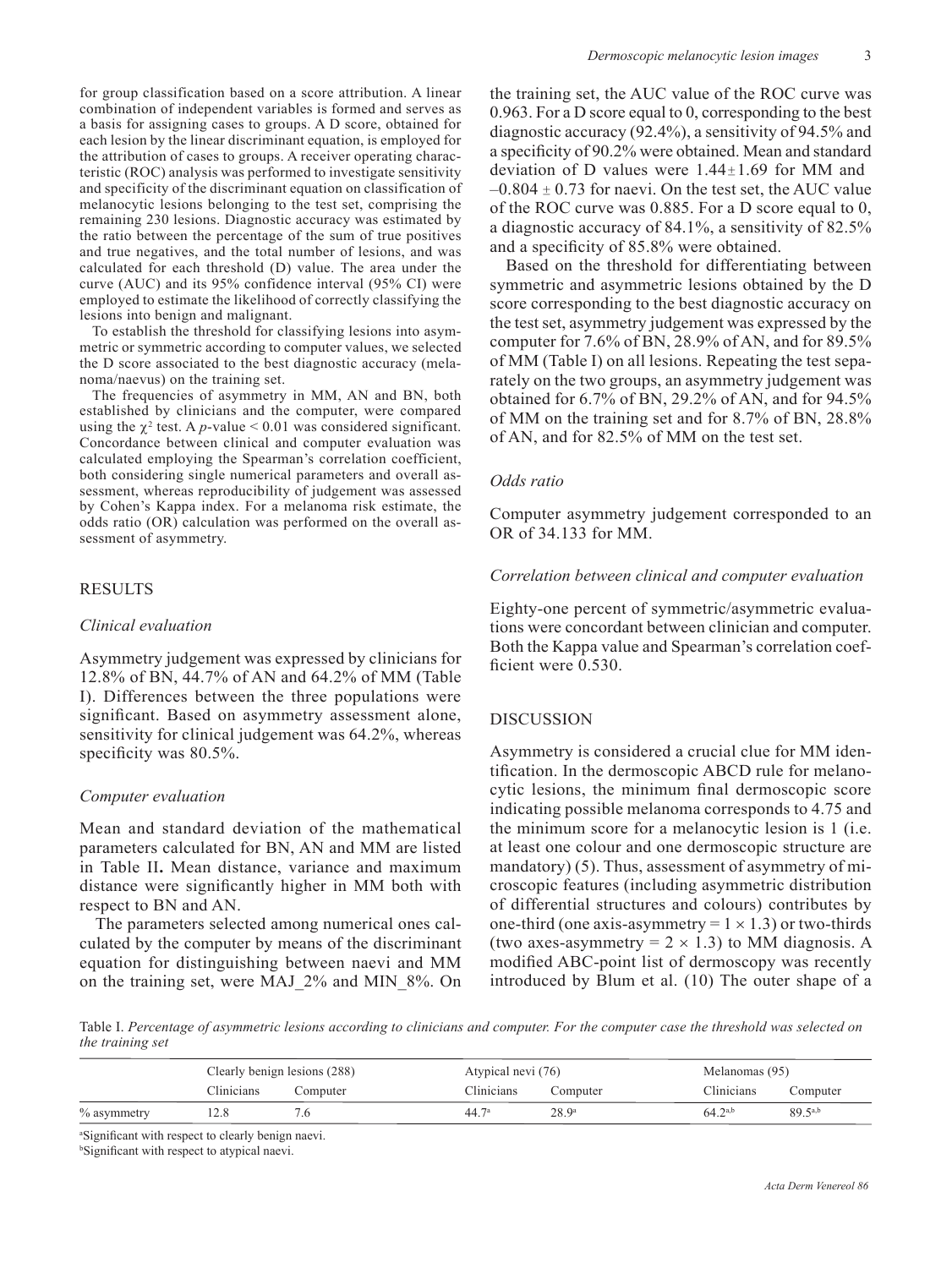Table II. *Computer parameters in clearly benign naevi (BN), atypical naevi (AN) and malignant melanomas (MM)*

| Parameters | BN (288) |       | AN (76)              |           |               | MM (95)   |  |
|------------|----------|-------|----------------------|-----------|---------------|-----------|--|
|            | Mean     | SD    | Mean                 | <b>SD</b> | Mean          | <b>SD</b> |  |
| $MAJ$ 1%   | 0.490    | 0.187 | $0.591$ <sup>a</sup> | 0.270     | $0.983^{ab}$  | 0.431     |  |
| $MIN 1\%$  | 0.581    | 0.278 | $0.664^{\circ}$      | 0.336     | $1.284^{ab}$  | 0.787     |  |
| $MAJ$ 2%   | 0.774    | 0.222 | $0.941$ <sup>a</sup> | 0.366     | $1.446^{a,b}$ | 0.555     |  |
| MIN 2%     | 0.861    | 0.296 | 1.024a               | 0.407     | $1.886^{a,b}$ | 1.130     |  |
| MAJ 5%     | 1.424    | 0.335 | 1.718 <sup>a</sup>   | 0.603     | $2.514^{a,b}$ | 0.974     |  |
| MIN 5%     | 1.537    | 0.429 | 1.848 <sup>a</sup>   | 0.666     | $3.140^{a,b}$ | 1.676     |  |
| MAJ 8%     | 1.904    | 0.413 | $2.282^{a}$          | 0.729     | $3.241^{a,b}$ | 1.226     |  |
| MIN 8%     | 2.031    | 0.518 | 2.429a               | 0.813     | 3.985a,b      | 1.994     |  |

SD, standard deviation; MIN, parameters for the minor axis; MAJ, parameters for the major axis.

a Significant with respect to clearly benign naevi.

b Significant with respect to atypical naevi.

melanocytic lesion is analysed if there is an asymmetry in one or two axes. In addition, the asymmetry of the structure inside the lesion in at least one axis is scored. Simple points are given for asymmetry of outer shape and for asymmetry of differential structures inside the lesion in at least one axis, abrupt cut-off of network at the border in at least one-quarter of the circumference, three or more colours, three or more differential structures, or visible change in the last 3 months. With this method structural asymmetry contributes by 25% to the overall score for a lesion to be considered a MM. Asymmetry of the outer shape in 1 or 2 axes was found in 77% of benign lesions and in 98% of MM, whereas asymmetry inside the lesion was found in 63% of benign lesions and in 96% of MM (10).

Lorentzen et al. (25) assessed the sensitivity of axis asymmetry using latent class analysis, in order to minimize observer dependence. They analysed ratings from four experts in dermatoscopy of 232 pigmented lesions. Possible ratings were no asymmetry, asymmetry on one axis and asymmetry on two axes. No asymmetry sensitivity was 40–77%, one-axis asymmetry 40–70%, and two-axes asymmetry 77–92%. Melanomas proved significantly more asymmetric than melanocytic naevi.

Asymmetry of pigment distribution was also employed for the classification of AN by Hoffmann-Wellenhof et al. (26). Central and peripheral hyper- or hypo-pigmentation, arranged in a localized and multifocal distribution, were considered. The authors drew the attention to the peripherally hyper-pigmented type, mimicking an *in situ* MM.

Asymmetry can also be assessed by mirroring dermatoscopic structures in the centre of gravity of the lesion, as suggested by Menzies et al. (6) who incorporated the presence of point and plane symmetry of an indicator of non-MM in their diagnostic algorithm.

For a parameter to be of diagnostic value a sufficiently high reproducibility rate is necessary: a high degree of observer disagreement indicates uncertainty. In the consensus net meeting on dermoscopy inter-observer

barely satisfactory (11). Since for biological structures perfect symmetry does not exist, when assessing lesion images by dermoscopy, each observer has to decide if the personal threshold for asymmetry has been reached, in order to classify a lesion symmetric or asymmetric. This represents a highly subjective process, exposed to changeable bias. Moreover, as for other diagnostic parameters, the definition of symmetry cannot be precise enough to be unequivocally interpreted by different observers, and no fully reproducible threshold can be set, even if it represents the result of a consensus. In order to overcome subjectivity and variability in the interpretation of dermoscopic images, several image analysis programs have been recently introduced as a possible support to clinical diagnosis (12–23). The emphasis has been put on assessment of lesion size, shape, colour and texture, which are expressed by mathematical parameters. For asymmetry assessment, both the shape and structure of the lesion were considered. Andreassi et al. (19) employed both circularity (defined as the percentage of lesion not overlapping a circle of equal area), and imbalance of dark areas. We used the polar moments of inertia, calculated as the distance of dark areas within the lesion from the barycentre, and showed that these measures have discriminant power (16, 18). Recently, we compared two different methods for the description of distribution of dark areas in dermoscopic melanocytic lesion images (23). Significant differences in dark area distribution between MMs and naevi were observed employing both methods, permitting a good discrimination of melanocytic lesions, with a diagnostic accuracy ranging from 71% to 75%.

agreement showed a kappa value of 0.41, which is

The method for asymmetry assessment described in this study subdivides the image into homogeneous blocks, and translates structural differences into colour differences. Details such as globules, dots, regression structures, areas of increased vascularization, or greyblue areas, etc. have not been considered by image analysis programs so far, whereas for assessment of the network, methods still under evaluation have been proposed (27). According to our procedure, differential structures contribute to the colour values within the image block in which they are included. The distribution of these structures is then assessed by comparing the colour distributions pertaining to different blocks. A large colour distance between blocks signifies that lesion structure is non-homogeneous and architecture is complex. This corresponds to structural asymmetry as assessed by the clinician when employing semiquantitative methods.

In fact, significant differences between parameter values were observed for different melanocytic lesion populations. In MM, distances between colour distributions referring to different image blocks were significantly higher than in naevi, indicating colour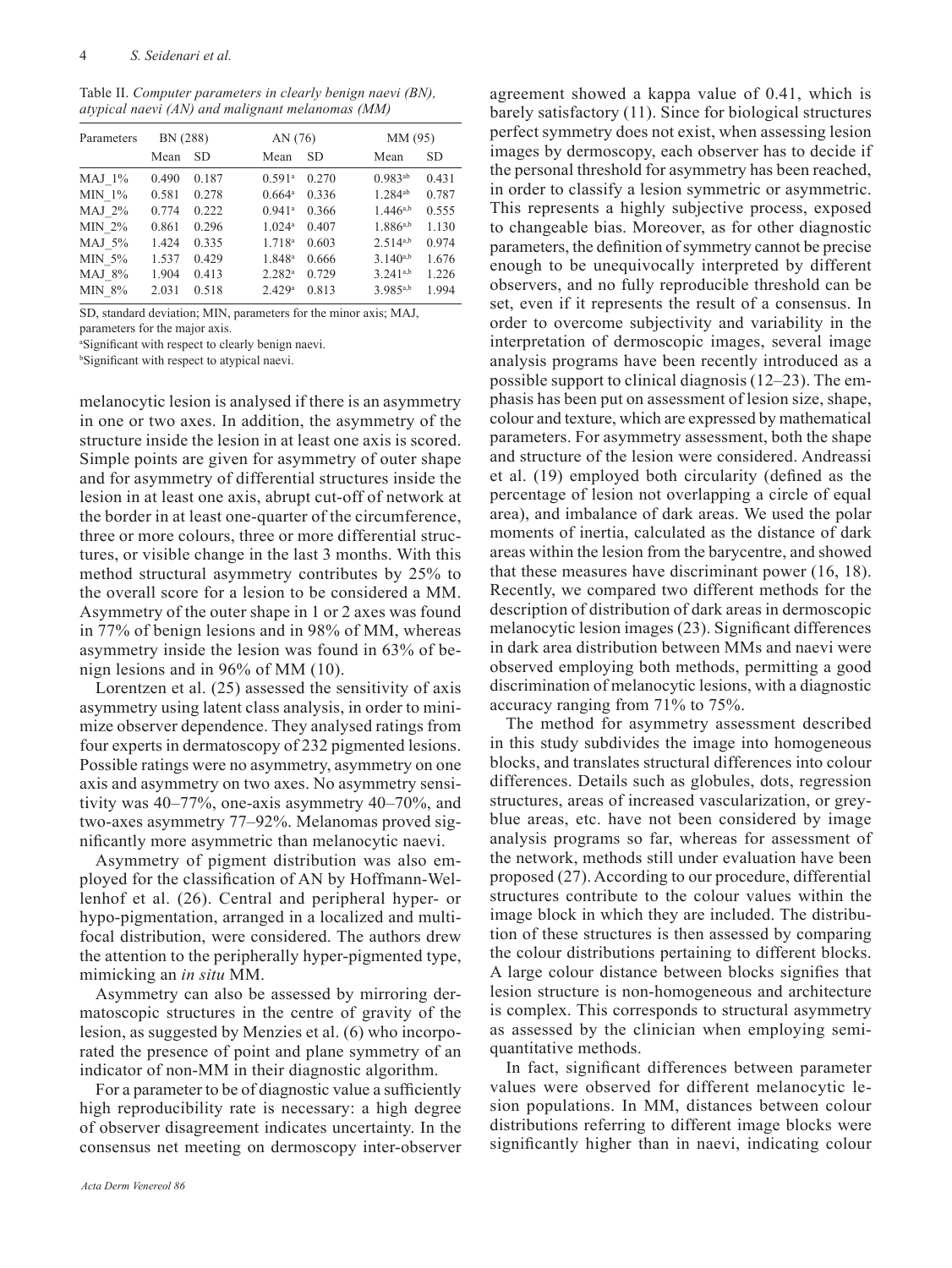variegation and complex architecture. Moreover, AN were characterized by intermediate values between those referring to MM and those belonging to naevi. Diagnostic accuracy was higher for overall computer assessment than for clinical judgement of asymmetry. Moreover, according to computer evaluation, more MM and fewer naevi were asymmetric. However, the automated asymmetry assessment alone is not sufficient for the final diagnostic judgement, that has to be based on numerous clinical and dermoscopic descriptors.

Pattern analysis represents the basis for dermoscopic diagnosis of MM (8, 11), however, in early MM differential structures which are diagnostic for MM may be lacking, and diagnostic structures are seldom identified as an early marker of malignant transformation (28, 29). A total of 1862 sequentially recorded dermoscopic images of melanocytic lesions were followed-up for 12 months by Kittler et al. (28). Seventy-five of these showed substantial modifications over time and were excised. Eight changing lesions were histologically diagnosed as early MM, but substantial structural dermoscopic modifications were observed in only 50% of these. Menzies et al. (29) performed digital follow-up of 318 moderately or mildly atypical melanocytic lesions with a history of change, which were monitored during an average period of 3 months. Of the 61 lesions that showed morphological changes, 7 were found to be early MM. None of these MM developed any classic surface microscopic feature of MM, and therefore could only be identified by morphologic change. Whereas a change in size or shape was present in 5 out of 7 lesions and a colour change in 4 out of 7, an architectural change was observed in all lesions.

Based on these observations we conclude that architectural modifications represent the earliest signs of malignant change, and that automated asymmetry assessment could be particularly useful when performing follow-up of AN, as a complement to digital monitoring and dermoscopic observation.

## ACKNOWLEDGEMENT

This study was partially supported by Ministero dell'Istruzione dell'Università e della Ricerca (MIUR) grant number 2001068929.

## REFERENCES

- 1. Pehamberger H, Steiner A, Wolff K. In vivo epiluminescence microscopy of pigmented skin lesions. I. Pattern analysis of pigmented skin lesions. J Am Acad Dermatol 1987; 17: 571–583.
- 2. Kenet RO, Kang S, Kenet BJ, Fitzpatrick TB, Sober AJ, Barnhill RL. Clinical diagnosis of pigmented lesions using digital epiluminescence microscopy. Arch Dermatol 1993; 129: 157–174.
- 3. Bahmer FA, Fritsch P, Kreusch J, Pehamberger H, Rohrer C, Schindera I, et al. Terminology in surface microscopy.

J Am Acad Dermatol 1990; 23: 1159–1162.

- 4. Stolz W, Braun-Falco O, Bilek P, Landthaler M, Cognetta AB. Color atlas of dermatoscopy. Oxford: Blackwell Science, 1994.
- 5. Nachbar F, Stolz W, Merkle T, Cognetta AB, Vogt T, Landthaler M, et al. The ABCD rule of dermatoscopy. J Am Acad Dermatol 1994; 30: 551–559.
- 6. Menzies SW, Ingvar C, McCarthy WH. A sensitivity and specificity analysis of the surface microscopy features of invasive melanoma. Melanoma Res 1996; 6: 55–62.
- 7. Argenziano G, Fabbrocini G, Carli P, De Giorgi V, Sammarco E, Delfino M. Epiluminescence microscopy for the diagnosis of doubtful melanocytic skin lesions. Comparison of the ABCD rule of dermoscopy and a new 7-point checklist based on pattern analysis. Arch Dermatol 1998; 134: 1563–1570.
- 8. Braun RP, Rabinovitz H, Oliviero M, Kopf A, Saurat JH. Pattern analysis: a two-step procedure for the dermoscopic diagnosis of melanoma. Clin Dermatol 2002; 20: 236–239.
- 9. Mac Kie RM, Fleming C, Mc Mahon AD, Jarret P. The use of the dermatoscope to identify early melanoma using the three-color test. Br J Dermatol 2002; 146: 481–484.
- 10. Blum A, Rassner G, Garbe C. Modified ABC-point list of dermoscopy: a simplified and highly accurate dermoscopic algorithm for the diagnosis of cutaneous melanocytic lesions. J Am Acad Dermatol 2003; 48: 672–678.
- 11. Argenziano G, Soyer HP, Chimenti S, Talamini R, Corona R, Sera F, et al. Dermoscopy of pigmented skin lesions: results of a consensus meeting via the internet. J Am Acad Dermatol 2003; 48: 679–693.
- 12. Cascinelli N, Ferrario M, Bufalino R, Zurrida S, Galimberti V, Mascheroni L, et al. Results obtained by using a computerized image analysis system designed as an aid to diagnosis of cutaneous melanoma. Melanoma Res 1992; 2: 163–170.
- 13. Green A, Martin N, Pfitzner J, O'Rourke M, Knight N. Computer image analysis in the diagnosis of melanoma. J Am Acad Dermatol 1994; 31: 958–964.
- 14. Hall PN, Claridge E, Morris Smith JD. Computer screening for early detection of melanoma – is there a future? Br J Dermatol 1995; 132: 325–338.
- 15. Gutkowicz-Krusin D, Elbaum M, Szwaykowski P, Kopf AW. Can early malignant melanoma be differentiated from atypical melanocytic nevus by in vivo techniques? Part II. Automatic machine vision classification. Skin Res Technol 1997; 3: 15–22.
- 16. Seidenari S, Pellacani G, Pepe P. Digital videomicroscopy improves diagnostic accuracy for melanoma. J Am Acad Dermatol 1998; 39: 175–181.
- 17. Binder M, Kittler H, Seeber A, Steiner A, Pehamberger H, Wolff K. Epiluminescence microscopy-based classification of pigmented skin lesions using computerized image analysis and an artificial neural network. Melanoma Res 1998; 8: 261–266.
- 18. Seidenari S, Pellacani G, Giannetti A. Digital videomicroscopy and image analysis with automatic classification for detection of thin melanomas. Melanoma Res 1999; 9: 163–171.
- 19. Andreassi L, Perotti R, Rubegni P, Burroni M, Cevenini G, Biagioli M, et al. Digital dermoscopy analysis for the differentiation of atypical nevi and early melanoma. Arch Dermatol 1999; 135: 1459–1465.
- 20. Pellacani G, Martini M, Seidenari S. Digital videomicroscopy with image analysis and automatic classification as an aid for diagnosis of Spitz nevus. Skin Res Technol 1999; 5: 266–272.